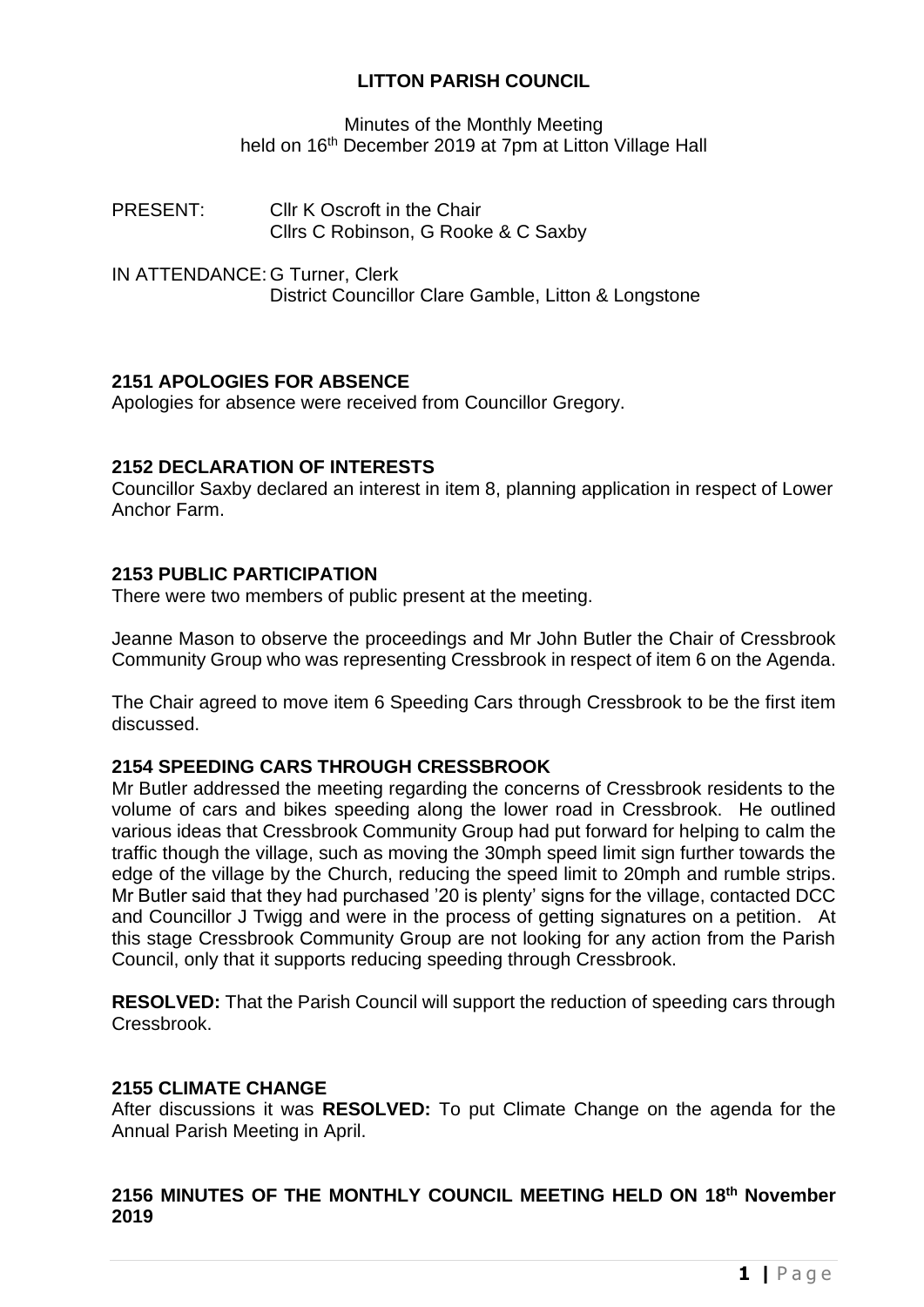**RESOLVED:** That the Chair be authorised to sign the minutes as being a true and correct record.

# **2157 ACTIONS FROM THE LAST MEETING**

#### **-1947 Sunnybank Land Swap**

Councillor Oscroft has emailed Kerry and Neil with some dates for a meeting but have not heard back yet.

## **-2061 Playground Nuisance Complaint**

**IT WAS RESOLVED:** To leave this issue in abeyance for the time being as the complainant's house is currently on the market.

#### **-2107 Replacing Timber Edging in the Coppice Area at Litton Playground/Rotten Timbers in Younger Children's Play Area**

It was noted that the rotted timbers at the playground have now been replaced and the loose timbers secured.

A report from James Warriner regarding the state of repair of the stakes at the playground was circulated to members.

**IT WAS RESOLVED:** That the Clerk will apply to DCC for a Grant to cover the repairs outlined in James Warriner's report.

#### **-2130 Flower Beds near Ashleigh**

It was reported that this work is still ongoing.

## **-2136 'NO PARKING' SIGNS OUTSIDE THE OLD SHOP**

It was reported that the 'no parking' sign is up but that the two posts at either side need to be replaced.

## **2158 PLANNING APPLICATIONS**

## **NP/DDD/1119/1236 – 64 Top Cottages, Unnamed Road, Cressbrook**

Listed Building Consent – installation of central heating system and installation of freestanding boiler and freestanding oil storage tank.

**RESOLVED:** That the council supports the application and will write to PDNPA accordingly.

#### **NP/DDD/1219/1290 68 Badger Cottage, Top Cottages, Cressbrook**

Listed building consent – provision of new front door, external flagstones externally mounted boiler and hardwood flooring to lounge.

**RESOLVED:** That the council supports the application and will write to PDNPA accordingly.

As Councillor Saxby had declared an interest in the following planning application, she did not participate in discussions and played no part in the Council's decision.

#### **NP/DDD/1219/1275 Lower Anchor Farm, Manchester Road**

Proposed open plan agricultural building to store hay and straw.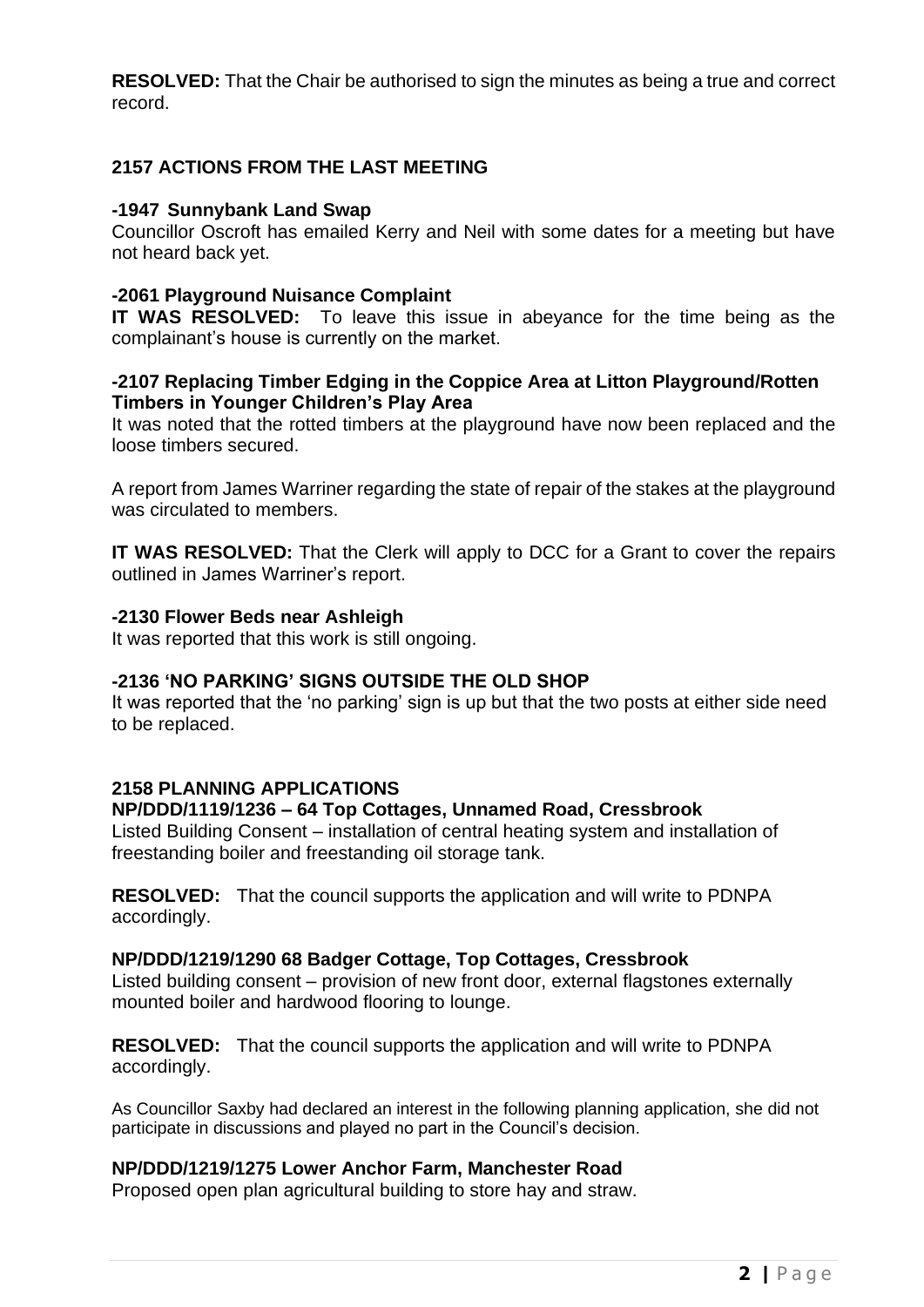**RESOLVED:** That the council supports the application and will write to PDNPA accordingly.

## **2159 CALENDAR OF COUNCIL MEETING 2020**

A list of proposed Council Meetings for 2020 was circulated to members.

It was also noted that February's meeting will take place on Monday  $24<sup>th</sup>$  rather than the usual 3rd Monday of the month and will also be held in Cressbrook.

It was also noted that December's meeting will take place on Monday 14<sup>th</sup> rather than the usual 3<sup>rd</sup> Monday of the month and will also be held in Cressbrook.

**IT WAS AGREED:** That the Annual Parish Meeting will be held immediately before the April monthly meeting next year.

## **2160 ROLLING OVER THE HANDY-PERSON CONTRACT FOR YEAR 2020/21**

Following discussions **IT WAS AGREED** that the handy-person's contract will roll over on 1st April 2020 for a further year.

#### **2161 GRASS CUTTING CONTRACT**

Following discussions **IT WAS AGREED** that the grass cutting contract will roll over on 1<sup>st</sup> April 2020 for the final year of the 3-year contract.

## **2162 VILLAGE GREEN PROTECTION AND BREACHES TO REGULATIONS**

**RESOLVED:** To place Village Green issues on the Annual Parish Agenda.

#### **2163 FINANCE (SCHEDULE OF ACCOUNTS ATTACHED) Accounts for Payment**

#### The Clerk submitted accounts for which cheques numbered 1650 to 1653 in the sum of £2,048.92 had been drawn as well as details of a debit card transaction in the sum of £245.60.

Bank Statements for the NatWest Current and Reserve accounts for the period 5<sup>th</sup> September to 5 December 2019 were presented to the meeting for accuracy and signed by the Chair.

It was noted that the current account bank statement balance at 16<sup>th</sup> November 2019 was £5,749.65.

**IT WAS RESOLVED:** That the cheques be signed and the accounts to which they relate be paid as well as the debit card transactions.

#### **2164 RALPH MALONE TRUST**

Councillor Rooke reported that the Trustees of the Ralph Malone Trust had met in early December to consider the applications for the annual payments from the Trust and had agreed on payments of £85 per applicant.